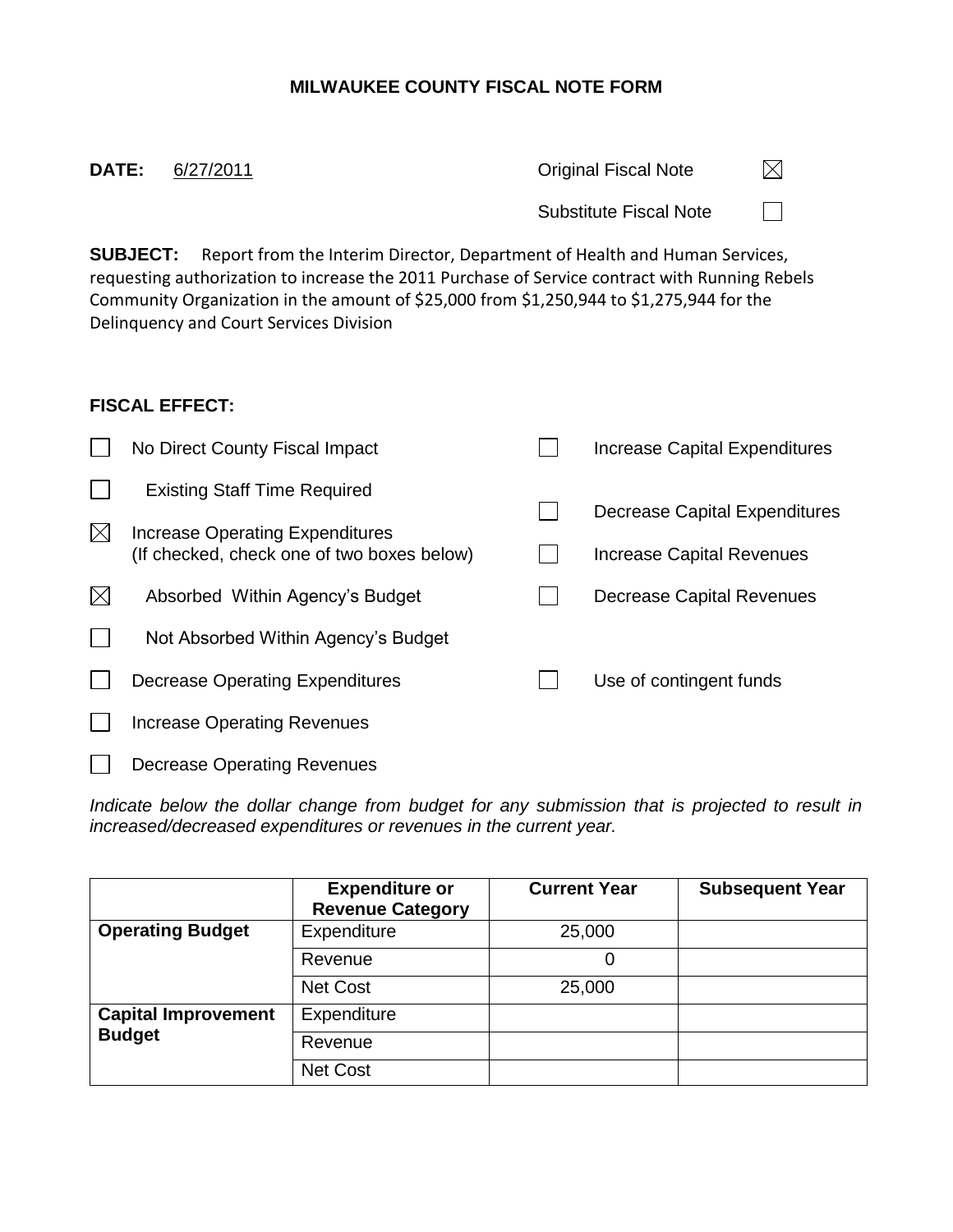#### **DESCRIPTION OF FISCAL EFFECT**

## **In the space below, you must provide the following information. Attach additional pages if necessary.**

- A. Briefly describe the nature of the action that is being requested or proposed, and the new or changed conditions that would occur if the request or proposal were adopted.
- B. State the direct costs, savings or anticipated revenues associated with the requested or proposed action in the current budget year and how those were calculated.  $1$  If annualized or subsequent year fiscal impacts are substantially different from current year impacts, then those shall be stated as well. In addition, cite any one-time costs associated with the action, the source of any new or additional revenues (e.g. State, Federal, user fee or private donation), the use of contingent funds, and/or the use of budgeted appropriations due to surpluses or change in purpose required to fund the requested action.
- C. Discuss the budgetary impacts associated with the proposed action in the current year. A statement that sufficient funds are budgeted should be justified with information regarding the amount of budgeted appropriations in the relevant account and whether that amount is sufficient to offset the cost of the requested action.If relevant, discussion of budgetary impacts in subsequent years also shall be discussed. Subsequent year fiscal impacts shall be noted for the entire period in which the requested or proposed action would be implemented when it is reasonable to do so (i.e. a five-year lease agreement shall specify the costs/savings for each of the five years in question). Otherwise, impacts associated with the existing and subsequent budget years should be cited.
- D. Describe any assumptions or interpretations that were utilized to provide the information on this form.

A) Section 46.09 of the Milwaukee County Code of General Ordinances requires County Board approval for the purchase of human services from nongovernmental vendors. No contract or contract adjustment shall take effect until approved by resolution of the County Board. Per Section 46.09, the Interim Director of the Department of Health and Human Services (DHHS) is requesting authorization to increase the 2011 purchase-of-service (POS) contract with Running Rebels Community Organization to serve additional youth in the Targeted Monitoring Program.

B) The total recommended increase to the Running Rebels Community Organization purchase of service contract is \$25,000 for 2011, from \$1,250,944 to \$1,275,944. The increase in expenditures for the contract will be completely offset by encumbered purchase of services funds contained within the DCSD budget.

# C) No increase in tax levy results from these changes.

D. No assumptions/interpretations.

 $\overline{a}$ 

<sup>&</sup>lt;sup>1</sup> If it is assumed that there is no fiscal impact associated with the requested action, then an explanatory statement that justifies that conclusion shall be provided.If precise impacts cannot be calculated, then an estimate or range should be provided.